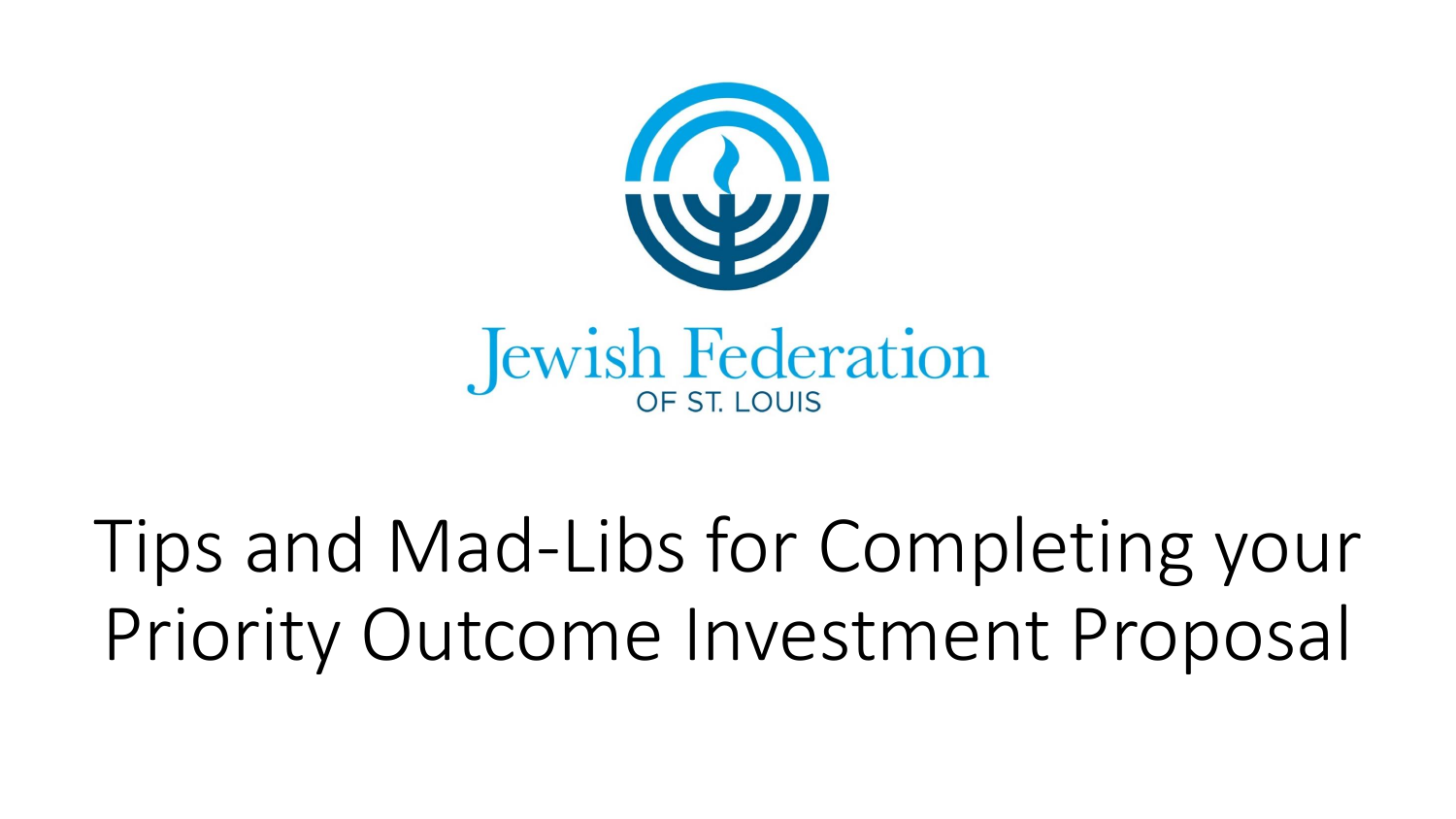## Proposal Section: Needs Assessment

**Question:** Describe the population served by this program.

### **Population descriptions might include:**

- Population age/life stage (early childhood; elementary, middle, or high school age; college age; young adults; adults; empty-nesters; older adults)
- Where do they live?
- How engaged are they? (highly, moderately, or unengaged)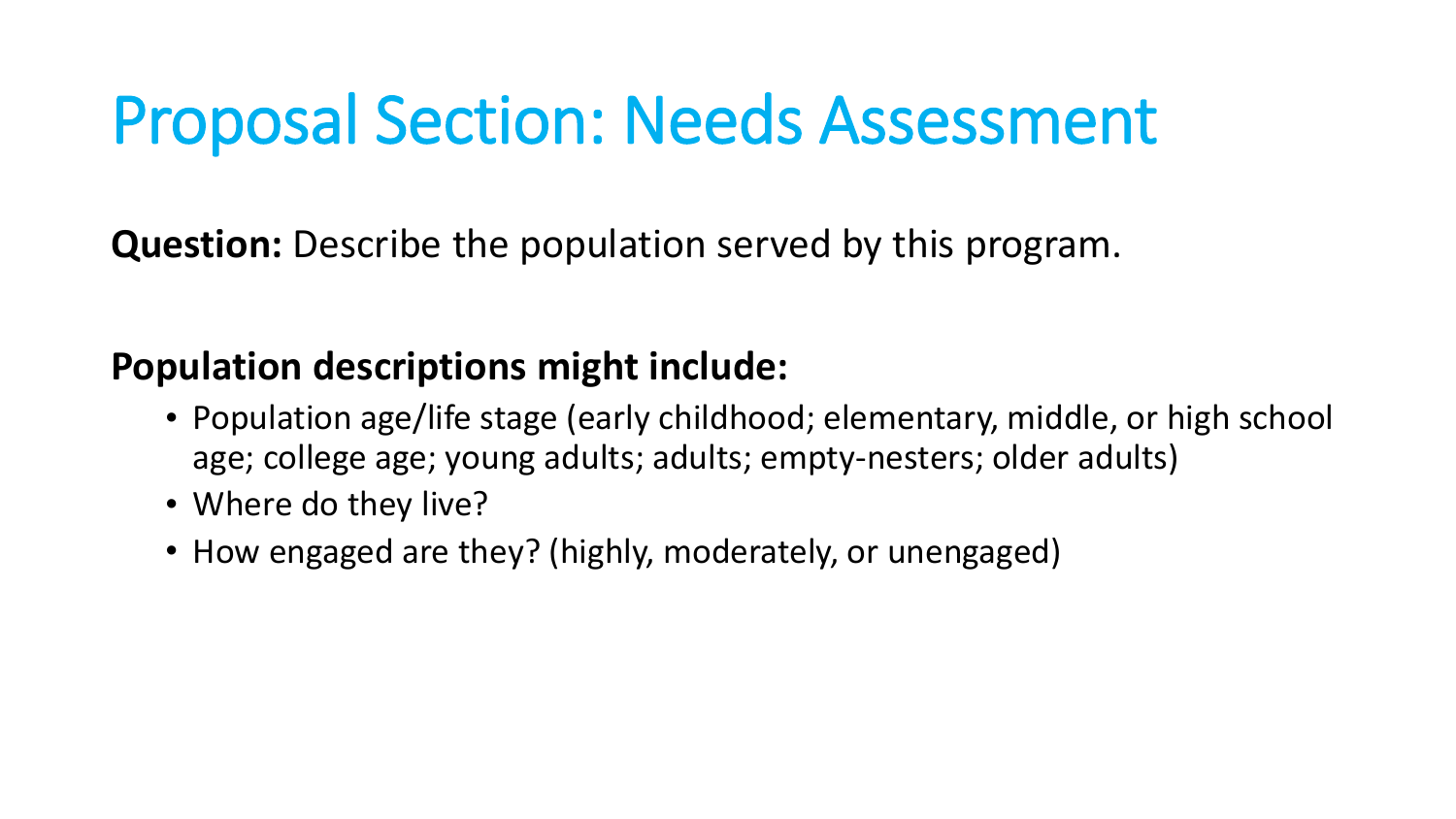# Proposal Section: Needs Assessment

**Question:** Which needs or problems will this program/project address for this population? Please include evidence to support assertions.

### **Sentences might include:**

- The 2014 community study found \_\_\_\_\_.
- In our own research, which included < exterpredictor and proper
- National research shows that \_\_; or research shows that if \_\_ then \_\_\_.
- research shows increased demand for <program/service>.

*Be sure to cite the research you are referencing.*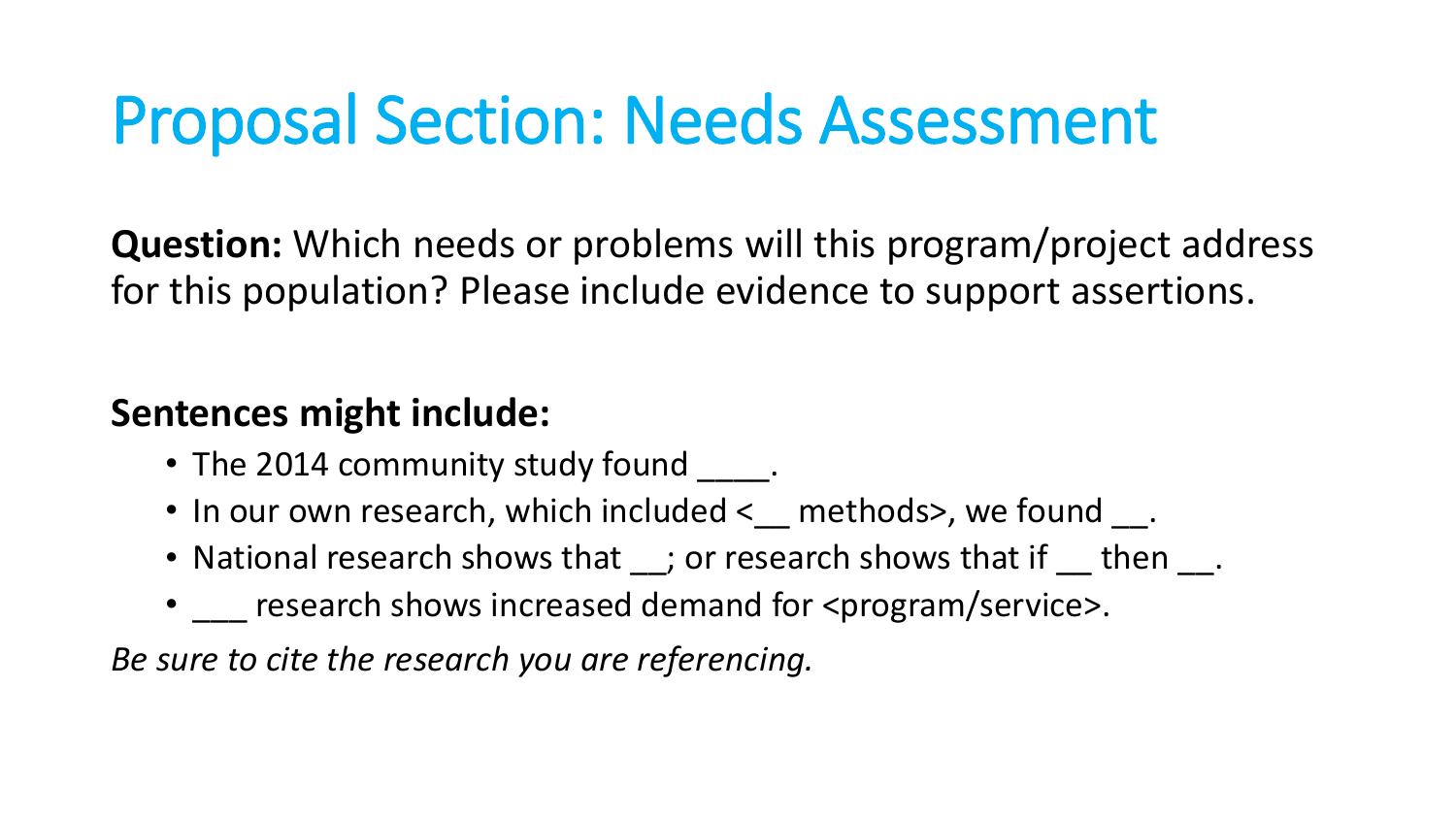# Proposal Section: Needs Assessment

**Question:** What are other programs or organizations that are also addressing this need?

### **Probing questions:**

- Is anyone in the local, Jewish community addressing this need? If yes, how?
- Is anyone in the broader St. Louis community addressing this need? If yes, how?
- Is anyone nationally/in other Jewish or broader communities addressing this need? If yes, how?

*If yes to any of the above:* 

- *How will your proposed program enhance or compliment already existing programs?*
- *Why is it important that this new or expanded program be provided?*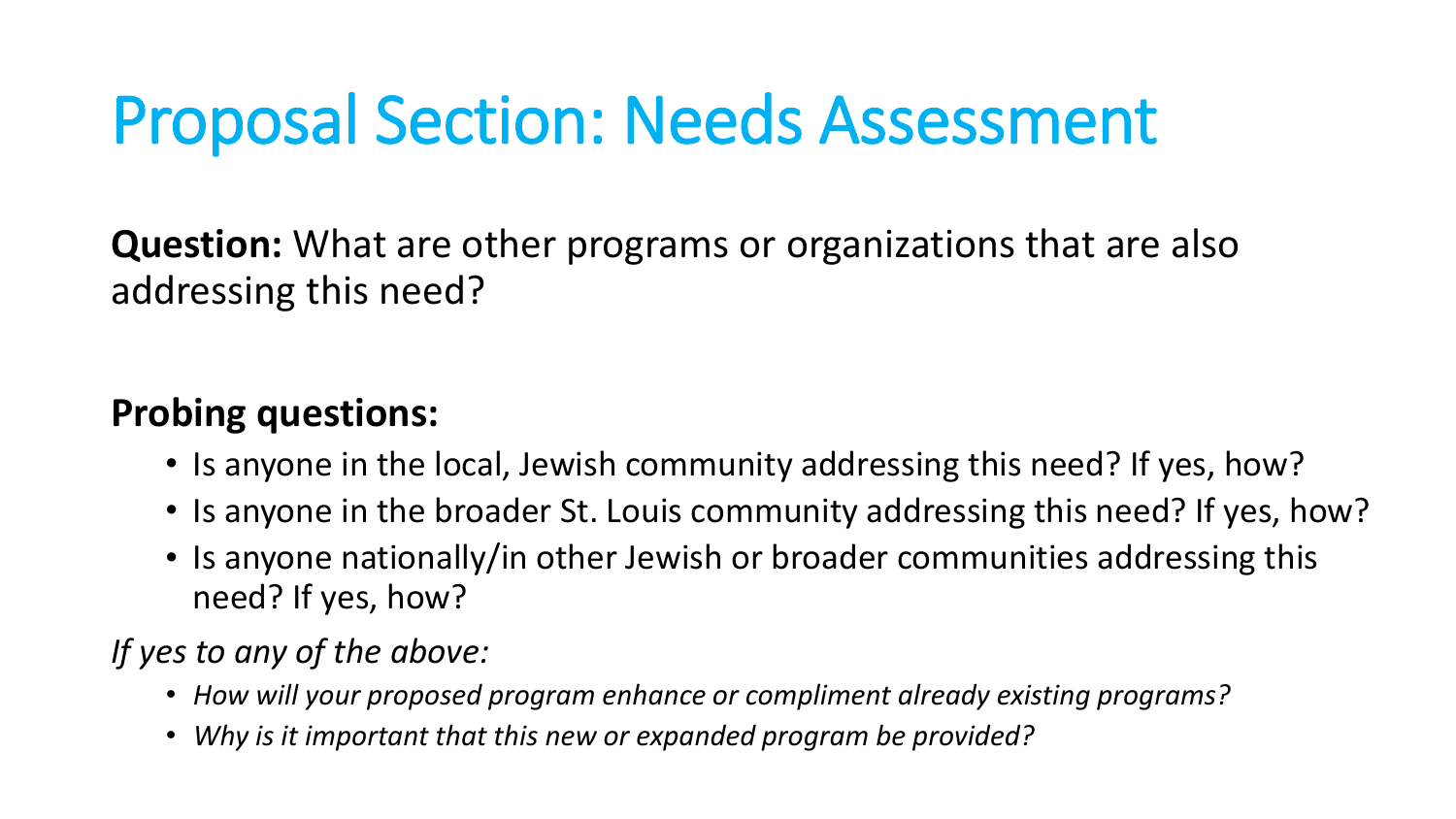# Proposal Section: Evaluation

**Question:** How will you know if your program/project is successful? What does success look like?

#### **Answer should include:**

- A description of what will be different if your program is successful.
- Metrics what you will measure to determine whether you're achieving each outcome.
	- For example, one metric might be the percentage of repeat participants and another metric might be participants scores on a quality of life survey.
- Targets/indicators of success quantified targets that will help you know whether you're achieving each outcome.
	- For example, the indicator of success might be that 80% of participants are repeat (have come to more than one program) and another indicator of success might be that 90% of participants score high on the quality of life survey.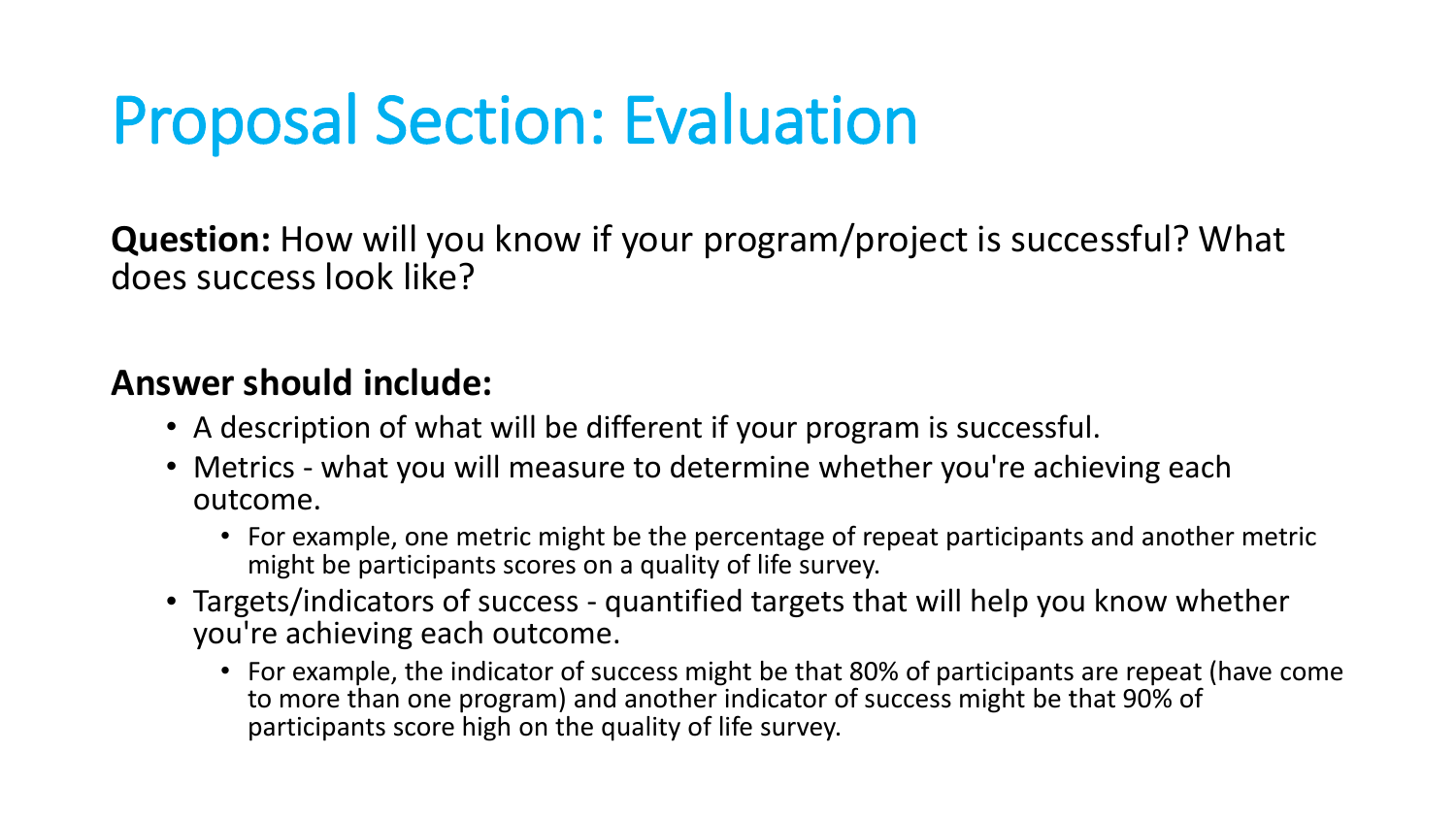# Proposal Section: Evaluation

**Question:** How will you track, measure, and/or evaluate the success of this program?

### **Answer should include:**

• Evaluation tools - pre/post surveys, interviews, focus groups, rubrics, attendance tracking, etc.